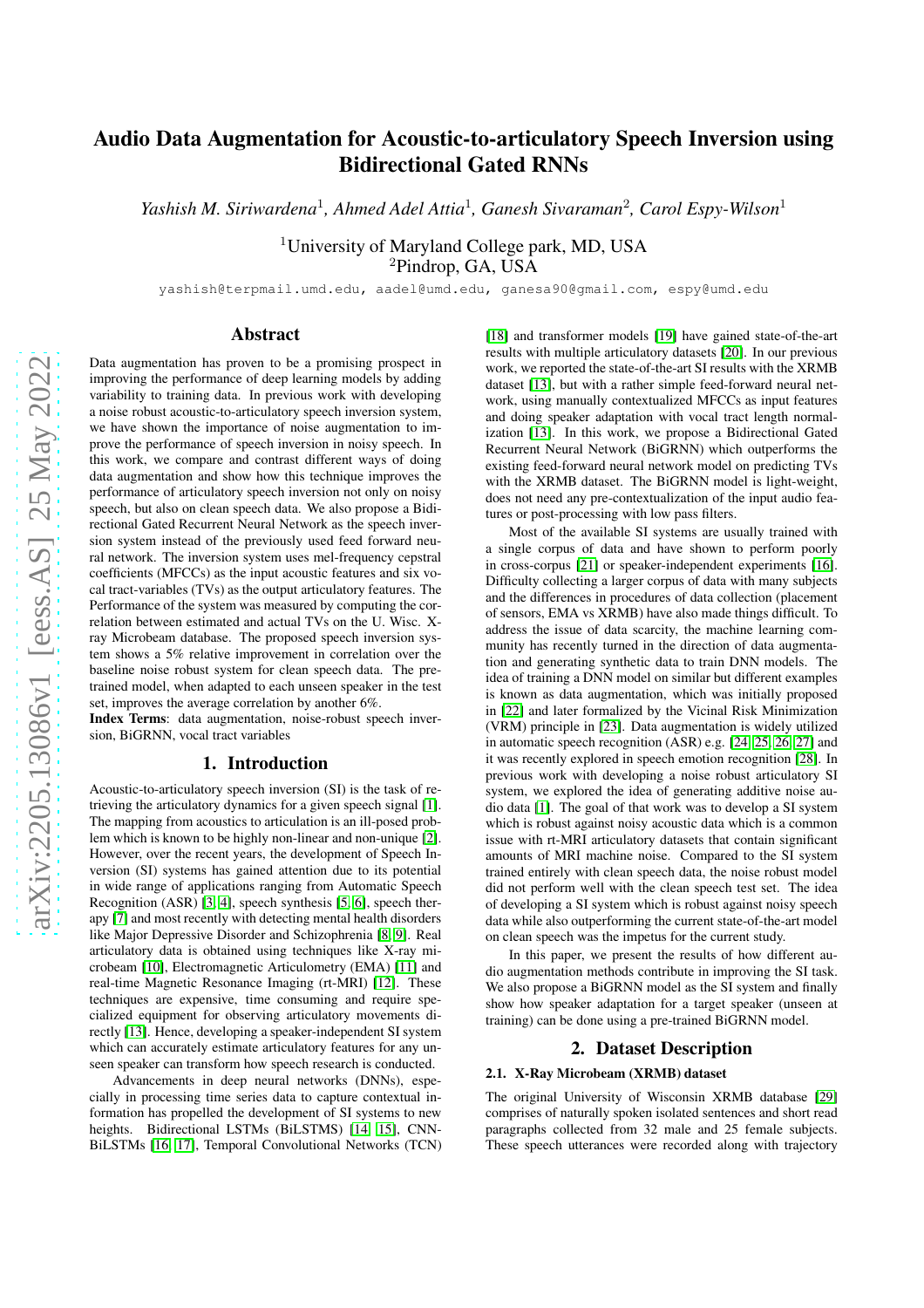data captured by X-ray microbeam cinematography of the midsagittal plane of the vocal tract using pellets placed on several articulators: upper (UL) and lower (LL) lip, tongue tip (T1), tongue blade (T2), tongue dorsum (T3), tongue root (T4), mandible incisor (MANi), and (parasagittally placed) mandible molar (MANm). However some of the articulatory recordings were marked as mistracked in the database and eliminating these samples left us with 46 speakers (21 males and 25 females) with a total of around 4 hours of speech data.

The anatomy of the speaker's vocal tract defines the absolute positions of the articulators. Since the the X-Y positions of the pellets strongly depend on the anatomy of the speakers and variability of pellet placements, the measurements can vary significantly across speakers. Hence, to better represent vocal tract shape, relative measures were used to calculate the Tract Variables (TVs) from the X-Y positions of the pellets. TVs lead to a relatively speaker independent representation of speech articulation and characterize salient features of the vocal tract area function [\[30\]](#page-4-29). The TVs also provides a theoretical framework for speech production analysis and articulatory phonology [\[31\]](#page-4-30). Thus using geometric transformations defined in the Task Dynamic model of speech production, the XRMB trajectories were converted to TV trajectories as outlined in [\[32\]](#page-4-31). The transformed XRMB database comprises of six TV trajectories: Lip Aperture (LA), Lip Protrusion (LP), Tongue Body Constriction Location (TBCL), Tongue Body Constriction Degree (TBCD), Tongue Tip Constriction Location (TTCL) and, Tongue Tip Constriction Degree (TTCD).

# 3. Audio Data Augmentation

<span id="page-1-2"></span>We conducted 3 types of audio data augmentations using the Audiomentation library<sup>[1](#page-1-0)</sup>.

# 3.1. Background Noise and Music

We added the noise and music data from MUSAN corpus [\[33\]](#page-4-32) with the audio files in the XRMB dataset. The music files from the corpus were manually checked to remove any files with singing voices/human voices. We created two copies of the original speech data, one adding noise and the other adding music. The gain of noise and music added are set to be proportional to the Root Mean Square (RMS) value of the input sound in the audio. The added noise/music can range from 5dB to 20dB SNR and the level is randomly chosen.

#### 3.2. Gaussian Noise

Two copies of the original audio file are generated by adding Gaussian noise ranging from 5dB SNR to 20dB SNR. The noise SNR is sampled uniformly from the [5dB, 20dB] range when creating the noisy copy of the data.

### 3.3. Environmental Impulse Response (IR) functions

To add reverberation noise, we used the environmental IR functions from the MIT Acoustical Reverberation Scene Statistics Survey corpus [\[34\]](#page-4-33). Similar to the previous noise types, two noise copies of the original audio files were generated by convolving with randomly chosen IR functions from the corpus.

# 4. Speech Inversion Systems

# 4.1. Input Audio Features

All the audio files are first segmented to 2 seconds long segments and the shorter audios are zero padded at the end. Mel-Frequency Cepstral Coefficients (MFCCs) and Melspectrogram

<span id="page-1-1"></span>

Figure 1: *Proposed BiGRNN model architecture*

(MSPEC) features are then extracted as the acoustic input features for the speech inversion systems. Both MFCCs and MSPECs were extracted using a 20ms Hamming analysis window with a 10ms frame shift. For MFCCs, 13 cepstral coefficients were extracted for each frame while 40 Mel frequencies were used for both MFCCs and MSPECs.  $\Delta$  and  $\Delta\Delta$ 's for MFCCs were also computed to be used as an extended input feature set along with MFCCs. Both MFCCs (and  $\Delta s$ ) and MSPECs are utterance wise normalized (z-normalized) prior to model training. Table [2](#page-2-0) shows the results for how well each audio feature type performed with the SI systems.

#### 4.2. Proposed Bidirectional Gated RNN (BiGRNN) Model

Gated Recurrent Unit (GRU) was first proposed by cho et al. [\[35\]](#page-4-34) and has only 2 gates compared to 3 gates in a conventional LSTM unit, hence resulting in relatively smaller models and takes lesser time for training. In this paper, we propose a Bidirectional Gated RNN model as the speech inversion system. The model has 3 bidirectional layers of Gated Recurrent Units (GRUs) followed by two time distributed fully connected layers. Figure [1](#page-1-1) shows the detailed model architecture used with the data augmented XRMB dataset. We specifically used a Masking layer at the input to avoid the affect of padded zeros for TV predictions. Dropout layers were used after every layer to minimize over-fitting.

# 4.3. Baseline BiLSTM and CNN-BiLSTM Models

To compare against the proposed BiGRNN model, we used a BiLSTM model inspired by the work of [\[14\]](#page-4-13) and a CNN-BiLSTM model similar to that in [\[16\]](#page-4-15) as the baseline models. The BiLSTM model was trained with MFCCs and the CNN-BiLSTM model was trained with MSEPCs.

The BiLSTM model has 3 bidirectional LSTM layers followed by two time distributed fully connected layers. The model has the same architecture as the proposed BiGRNN model except for the fact that it uses BiLSTM layers instead of the BiGRNN layers in the front-end of the model. The CNN-BiLSTM model consists of 5 CNN layers, whose outputs are then concatenated together and fed to 2 BiLSTM layers, followed by a final CNN layer.

#### 4.4. Model Training

The input XRMB dataset was divided into training, development, and testing sets, so that the training set has utterances from 36 speakers and the development and testing sets have 5 speakers each (3 males,2 females). None of the training, development and testing sets have overlapping speakers and hence all the models are trained in 'speaker-independent' fashion. The split also ensured that around 80% of the total number of utterances were present in the training and the development and testing sets have a nearly equal number of utterances. This allocation was done in a completely random manner. All the augmented audio files were included in the same split as its original audio file to preserve the 'speaker-independence' and also not affecting the splitting ratio.

All the models were implemented with Tensorflow-Keras machine learning framework and trained with NVIDIA TITAN X GPUs. Mean Squared Error (MSE), Mean Absolute Error (MAE) and Pearson Product Moment Correlation (PPMC)

<span id="page-1-0"></span><sup>1</sup>https://github.com/iver56/audiomentations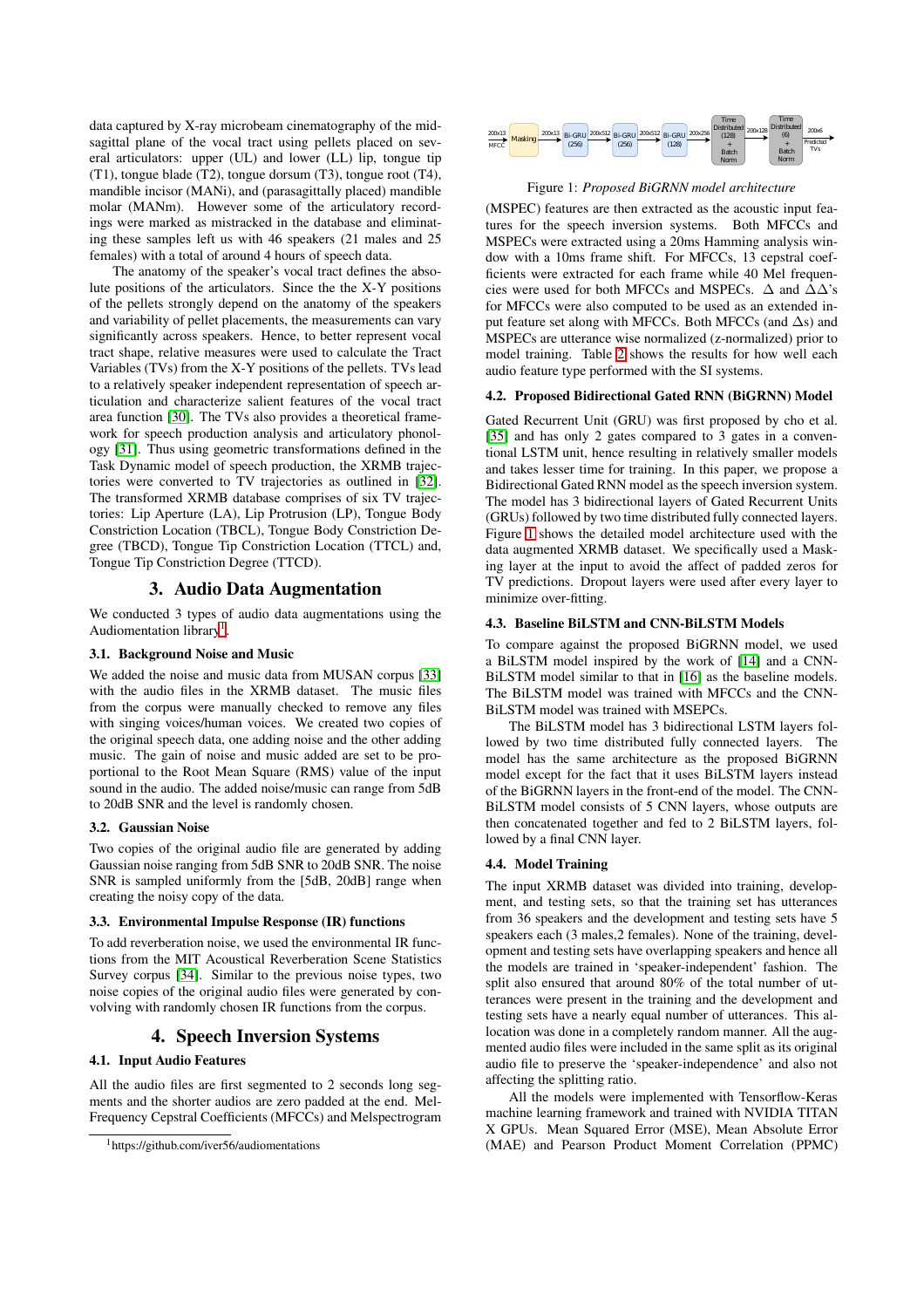were experimented as loss functions to optimize the models. PPMC loss can be defined as  $1 - PPMC$ , where PPMC is defined in equation [1.](#page-2-1) Table [1](#page-2-2) shows the average correlation on the test set for the best performing models with the 3 types of loss functions. It can be seen that the BiLSTM and BiGRNN models converged better with MAE loss where as CNN-BiLSTM model worked better with the PPMC loss. One limitation with the PPMC loss is it can predict some TVs with an offset from the ground-truth which is expected. To address that we combined PPMC loss with MAE loss where a weight  $(0 < \alpha < 1)$  was assigned to PPMC loss and  $1 - \alpha$  was assigned to MAE loss. All the CNN-BiLSTM models are trained with the new weighted loss function which outperformed MSE and MAE losses.

<span id="page-2-2"></span>Table 1: *Comparison of Loss functions with each Model type*

| Loss Fn.<br>Model                                   | <b>MSE</b> |                                                                      | MAE PPMC | $(\alpha = 0.8)$           | Weighted Loss Weighted Loss<br>$(\alpha = 0.5)$ |
|-----------------------------------------------------|------------|----------------------------------------------------------------------|----------|----------------------------|-------------------------------------------------|
| <b>BiGRNN</b><br><b>BiLSTM</b><br><b>CNN-BiLSTM</b> |            | 0.7910 0.7959 0.7917<br>0.7850 0.7870 0.7858<br>0.7163 0.7214 0.7333 |          | 0.7928<br>0.7862<br>0.7256 | 0.7940<br>0.7865<br>0.7203                      |

ADAM optimizer with a starting learning rate of 1e-3 and an exponential learning rate scheduler was used. The starting learning rate was maintained up to 20 epochs and then decayed exponentially after each subsequent 5 epochs. The model was trained with an early stopping criteria (patience=5) monitoring the 'validation loss' on the development set. To choose the best starting 'learning rate' (LR), we did a grid search on [1e-3, 3e-4, 1e-4] and to choose the training batch size we did a similar grid search on [16,32,64,128]. Best PPMC scores were obtained for 1e-3 as the LR and 128 as the batch size for training.

### 4.5. Performance Measurements

All the models are evaluated with MSE, MAE and PPMC scores computed between the estimated TVs and the corresponding ground-truth TVs. Equation [1](#page-2-1) is used to computed the PPMC score, where X represents the estimated TVs,  $\overline{X}$  the mean of the estimated TVs, Y the ground-truth TVs,  $\overline{Y}$  the mean of the ground-truth TVs and  $N$  the number of TVs.

<span id="page-2-1"></span>
$$
PPMC = \frac{\sum_{i}^{N} (X[i] - \overline{X})(Y[i] - \overline{Y})}{\sqrt{\sum_{i}^{N} (X[i] - \overline{X})^{2} (Y[i] - \overline{Y})^{2}}}
$$
(1)

## 5. Experiments and Results

#### 5.1. Performance comparison of different model architectures with different audio features

Table [2](#page-2-0) presents the results of the SI task for models trained with clean speech data (without data augmentations) when tested with clean speech test set from the proposed BiGRNN model and the baseline BiLSTM and CNN-BiLSTM models.

<span id="page-2-0"></span>Table 2: *PPMC scores for models trained with clean speech when tested with clean speech test set*

| Model             | <b>Audio features</b>                                                             |  |  |  | LA LP TBCL TBCD TTCL TTCD Average                |
|-------------------|-----------------------------------------------------------------------------------|--|--|--|--------------------------------------------------|
| <b>BiGRNN</b>     | <b>MFCC</b>                                                                       |  |  |  | 0.8801 0.6200 0.8580 0.7382 0.6922 0.9206 0.7848 |
| <b>BiLSTM</b>     | MFCC.                                                                             |  |  |  | 0.8742 0.6236 0.8535 0.7189 0.6792 0.9142 0.7773 |
| <b>BiGRNN</b>     | MFCC + $\Delta$ + $\Delta\Delta$ 0.8708 0.6256 0.8565 0.7167 0.7020 0.9125 0.7807 |  |  |  |                                                  |
| <b>BiLSTM</b>     | MFCC + $\Delta$ + $\Delta\Delta$ 0.8480 0.6112 0.8347 0.7055 0.6667 0.8975 0.7606 |  |  |  |                                                  |
| <b>CNN-BILSTM</b> | Melspectrogram 0.8285 0.5651 0.8028 0.6827 0.6193 0.8551 0.7256                   |  |  |  |                                                  |

<span id="page-2-3"></span>

Figure 2: *PPMC scores for each TV and the average score from the proposed BiGRNN model on clean speech test set*

#### 5.2. Effectiveness of different types of audio data augmentations

Figure [2](#page-2-3) shows the PPMC scores for each TV and the resulting average score from the proposed BiGRNN model on clean speech test set. Each model is trained with a dataset generated with one type of data augmentation in section [3.](#page-1-2)

Table [3](#page-2-4) shows the performance of each SI system trained with one type of data augmentation when tested with the data from the 3 types of data augmentations.

<span id="page-2-4"></span>Table 3: *PPMC scores for models trained on one type of data augmentation when tested with other data augmentation types*

| Test Aug.<br>Train Aug.  | <b>Background</b><br>Noise & Music | <b>Gaussian Noise Room IR</b> |        |
|--------------------------|------------------------------------|-------------------------------|--------|
| Background Noise & Music | 0.7830                             | 0.7735                        | 0.7572 |
| Gaussian Noise           | 0.7726                             | 0.7843                        | 0.7395 |
| Room IR                  | 0.7624                             |                               | 0.7797 |

### 5.3. Performance of models trained with proposed data augmentation

Figure [3](#page-3-0) shows the average PPMC score across the 6 TVs for the proposed BiGRNN, BiLSTM and CNN-BiLSTM baseline models when trained with clean speech only (clean-train) and when trained with clean speech  $+$  augmented data (augmenttrain). The two SI systems for each model type are tested with clean only, clean+augmented and augmented only test sets to evaluate the robustness of the models not only for noisy/augmented speech, but also for clean speech. Figure [4](#page-3-1) shows ground-truth TVs and predicted TVs, LA, TBCD, and TTCD for an example utterance estimated by the clean-train model and the augment-train model.

### 5.4. Model adaptation for unseen-target speakers

We take the best performing BiGRNN model pre-trained with augmented data and further train the model with each speaker's data in the test set to create individual speaker adapted models. The pre-trained model weights are only used for initialization and the new training was carried out with a smaller batch size  $(=4)$ , reduced starting LR  $(=1e-4)$  and a quick decay with LR scheduler (every 2 epochs). The early stopping patience was increased to 30 to account for slight fluctuations in the validation loss due to smaller amount of training data. Here we used 80 % of all the subject's data (average 12 mins of speech) for training and used 10 % each for validation and testing. Table [4](#page-3-2) shows the PPMC results of BiGRNN models when tested with same test split of subject's data before and after model adaptation.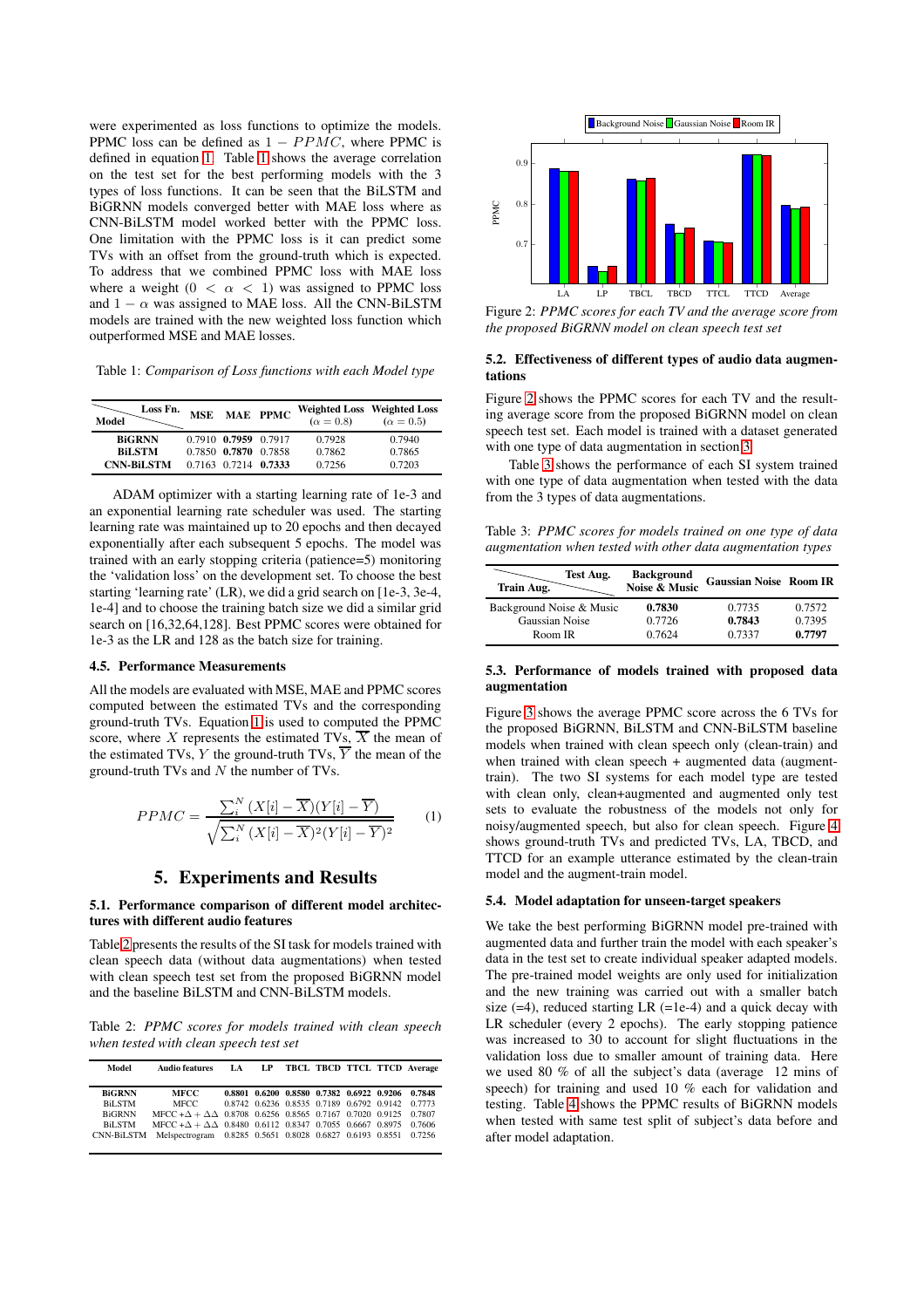<span id="page-3-0"></span>

<span id="page-3-1"></span>Figure 3: *Performance of each model trained with and without augmented data on clean, augmented and clean+augmented test sets*



Figure 4: *TV plots for the clean utterance "The point of the program will be told before launch" estimated using Augmentedtrain model and the Clean-train model*

<span id="page-3-2"></span>Table 4: *PPMC score for TV predictions, before and after model adaptation*

|             | <b>Subject</b> Before Model Adaptation After Model Adaptation |        |
|-------------|---------------------------------------------------------------|--------|
| <b>JW31</b> | 0.8071                                                        | 0.9106 |
| <b>JW39</b> | 0.7907                                                        | 0.8836 |
| <b>JW18</b> | 0.7936                                                        | 0.8633 |
| <b>JW33</b> | 0.8334                                                        | 0.8490 |
| <b>JW61</b> | 0.7463                                                        | 0.7466 |

# 6. Discussion

Previous work with developing SI systems have shown MFCCs to be superior over MSPECs and Perceptual Linear Predictions (PLPs) as acoustic features [\[13\]](#page-4-12). Our results with different audio features as shown in Table [2](#page-2-0) are consistent with the previous studies which suggests MFCCs can be effective specially with Bidirectional RNN based models. We also show that adding  $\Delta$ and ∆∆ features derived from MFCCs does not necessarily improve the performance. Table [2](#page-2-0) also presents the results of how different model architectures when trained with clean speech data performs on unseen speaker data. The BiGRNN model had a clear advantage over the two baseline models (BiLSTM and CNN-BiLSTM) and hence was selected as the proposed model architecture for the SI system.

The key contribution of the paper comes with the idea of introducing audio data augmentations to improve the SI task while also making the model noise-robust. Figure [2](#page-2-3) shows how the 3 different data augmentations compare each other when predicting each of the 6 TVs and the final average across all the 6 TVs. It can be seen that adding background noise and music from MUSAN dataset performs slightly better than adding reverberation noise from IR functions or adding random Gaussian noise. We also did a cross augmentation type experiment by testing the models trained with one type of augmentation with the other two types. From Table [4](#page-3-2) it is clear that models trained with one data augmentation type tends to perform well with data augmented in the same fashion.

Since data augmentation with background noise and music resulted in the best SI models, we trained all the subsequent models with music and noise augmentation. Figure [3](#page-3-0) shows how each model architecture (BiGRNN, BiLSTM and CNN-BiLSTM) trained with and without augmented data performed on clean, augmented only and clean+augmented test sets. The best performing SI model is reported with the BiGRNN model when trained with augmented data and it predicts TVs with an average PPMC score of 0.7959 when tested with clean speech data. The previous noise-robust model [\[1\]](#page-4-0) was only able to achieve a best PPMC score of 0.741, thus the new SI system has a 5% relative improvement over our previous noise-robust SI system. This highlights one of the key take away points of this paper, which suggests that data augmentation can be used as a technique not only for making DNN models more noiserobust, but also for improving the power of generalizability.

In previous work with SI systems, it has been shown that model adaptation with a generalized (pre-trained) model trained with a larger number of subjects can perform better than a speaker-dependent model trained only with target speaker's data [\[14\]](#page-4-13). Based on that observation, we performed model adaptation for speakers in the test set to see how much of an improvement the models can gain when an already pre-trained model is further trained with a portion of the subject's data. Turns out for the 5 speakers in the test set, an average PPMC score of 0.8506 can be achieved when the speaker-adapted models are tested with held-out data from the same subject. The pre-trained model without any adaptation, tested on the same splits of the target subjects can only achieve a PPMC score of 0.7942.

# 7. Conclusion and Future Work

In this work, we propose a BiGRNN model architecture to perform acoustic-to-articulatory SI on the XRMB dataset. We show that audio augmentations can noticeably improve the SI task to perform well in both noisy and clean speech data. We also compare our proposed model with two baseline model architectures widely used in the SI domain. Finally, with speaker adaptation, we show that the performance of the BiGRNN model can be further improved for unseen speakers. As future work, we are hoping to conduct experiments with multiple articulatory corpora to explore how well data augmentation with multiple datasets can help in better generalization of SI systems.

### 8. Acknowledgements

This work was supported by the National Science Foundation grant #1764010